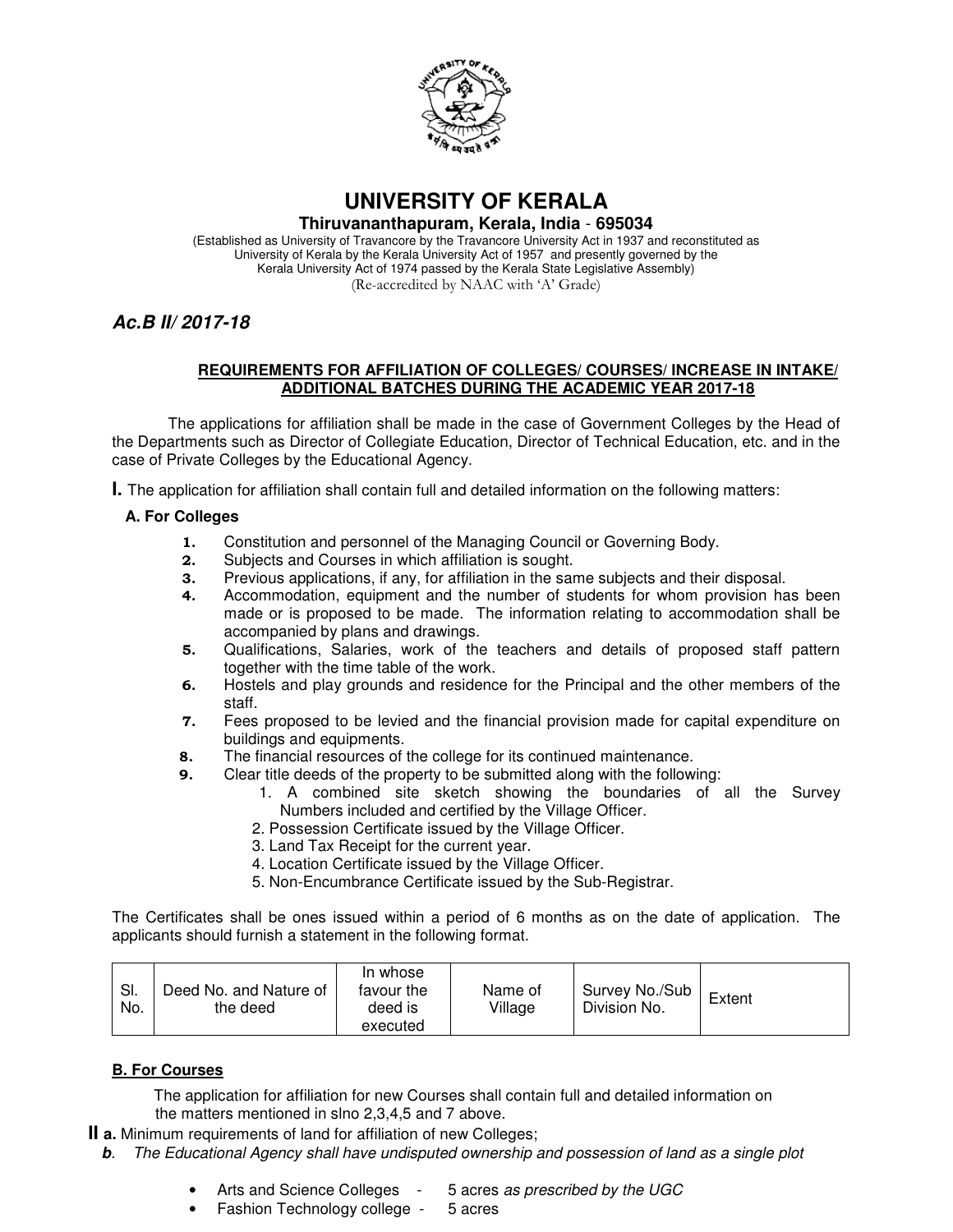- Law College  **3 acres (Urban area)** and 5 acres (rural area)
- In case of other category of Colleges, the land requirements for the establishment of Colleges shall be decided by the Syndicate from time to time. However, when the land requirement is otherwise provided by Central Bodies constituted under a Central legislation the same shall prevail over the prescription by the University.
- **c.** The University will consider the application for affiliation of new self financing Law Colleges, from those districts where no legal educational institutions exist now and not more than two self financing Law colleges. This condition is subject to the policy decision of the Government
- **d.** The University will consider the grant of courses/programs other than those courses/programs shifted to Kerala Technological University, to any more affiliated Colleges which are of professional and technical nature, only with the concurrence of AICTE.
- **e.** The Applications for affiliation of new B.Ed Colleges / B.Ed Courses will not be considered by the University till further change in policy of the University.
- **f.** In the case of applications for affiliation for courses/Increase in intake/Additional batch, separate applications shall be made for UG and PG courses.
- **g.** No unaided Course(s) will be sanctioned in Aided/Government Colleges.
- **h. In all cases of applications for affiliation of new Colleges, the Educational Agencies shall submit the original title deeds and prior title deeds and land documents (detailed in Sl No. 09) in original, for verification of the same by the Estate Officer/ Legal Advisor of the University for confirming that the norms of affiliation of the University are complied with.**
- **i.** The University shall change any of the above mentioned conditions, as it deems fit from time to time.
- **j.** The Educational Agencies applying for new colleges/courses from the academic year 2016-17 shall submit a declaration to the effect that CCTV cameras have been installed in the Examination Halls/Rooms and in the entrance/exit of the Colleges and Hostels.
- **k.** The number of seats for a batch (maximum) for various Courses in Arts and Science Colleges shall be as detailed below. The Educational Agencies shall apply for additional batch, if enhancement of seats is required over and above the maximum in a batch.

| # | <b>UG Courses</b> | Seats (Max) | #              | <b>PG Courses</b> | Seats (Max) |
|---|-------------------|-------------|----------------|-------------------|-------------|
|   | B.Sc              | 32          |                | M.Sc              |             |
| ⌒ | BA                | 40          | ◠              | МA                | 20          |
| 3 | B.Com             | 40          | 3              | M.Com             | 15          |
| 4 | BBA               | 40          | $\overline{4}$ | MBA               | 60          |
| 5 | BCA               |             | 5              | M.Phil            |             |

#### **III. Details of Fee (in rupees) relating to affiliation Government Colleges**

| $\mathbf{1}$ . | Cost of Application form for                            |       |                     |
|----------------|---------------------------------------------------------|-------|---------------------|
|                | New Colleges<br>(a)                                     | 50    |                     |
|                | New Degree Courses<br>(b)                               | 50    |                     |
|                | <b>New PG Courses</b><br>c)                             | 50    |                     |
| 2.             | Application Processing fee for affiliation<br>be<br>(to |       |                     |
|                | submitted along with the application form)              |       |                     |
|                | (a) New Colleges                                        | 1,500 |                     |
|                | (b) New Degree Courses                                  | 400   | (each subject)      |
|                | New PG Courses<br>$\mathcal{C}$                         | 400   | (each subject)      |
| 3.             | Late fee for starting new college                       | 2,500 | (exceptional cases) |
| 4.             | Late fee for starting new course                        | 500   | (exceptional cases) |
| 5.             | Inspection Commission fee per member                    | 500   |                     |
| 6.             | Application fee for LOC for starting new colleges       | 1,000 |                     |
| 7.             | Application fee for LOC for starting new course in      | 500   |                     |
|                | existing colleges                                       |       |                     |
| 8.             | Fee for granting LOC for starting new college           | 5,000 |                     |
| 9.             | Fee for granting LOC for starting new courses in        | 1,000 |                     |
|                | existing colleges                                       |       |                     |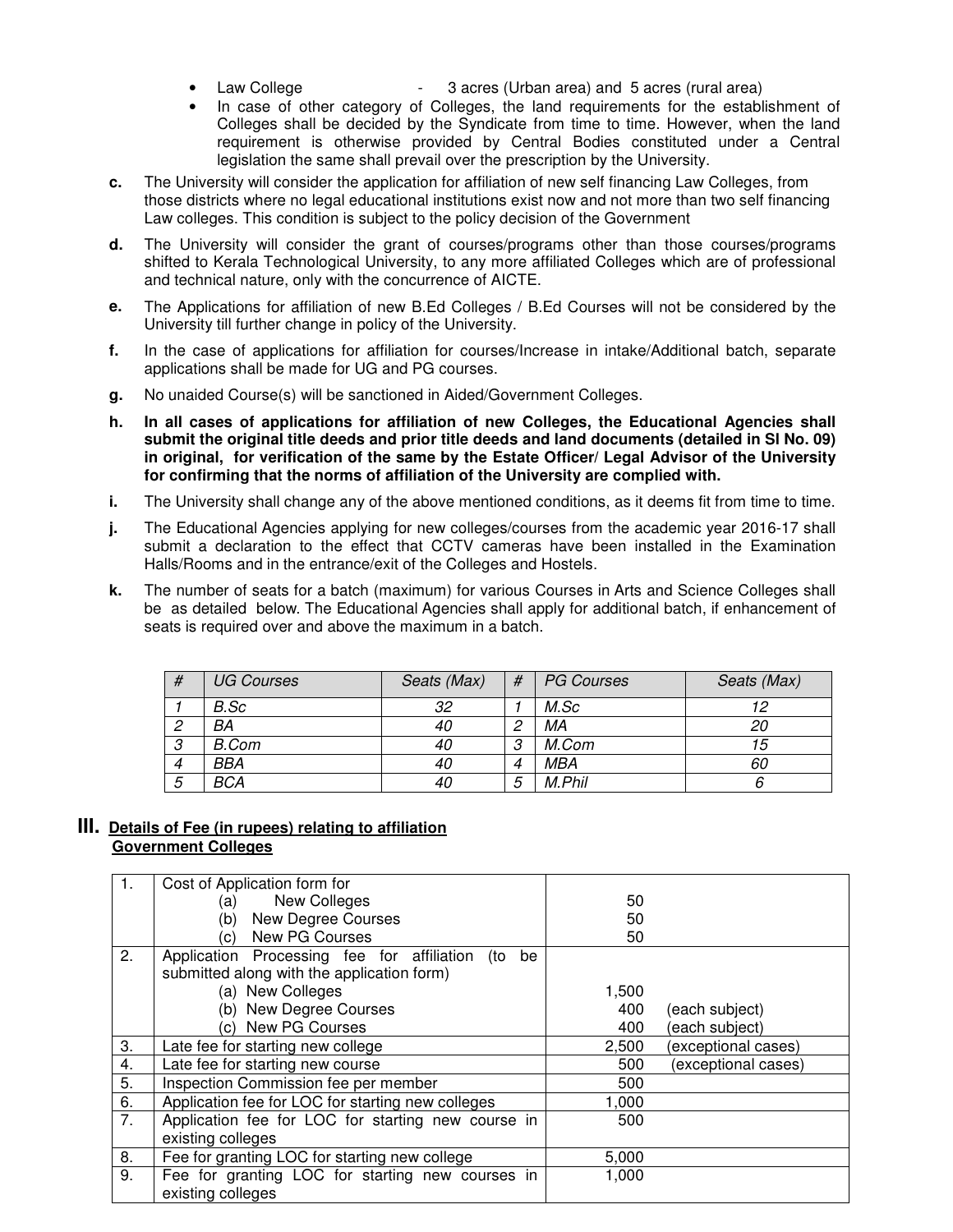| 10. | the<br>Affiliation fee (at the time of sanctioning   |                       |
|-----|------------------------------------------------------|-----------------------|
|     | college/course) for                                  |                       |
|     | (a) New Colleges                                     | 25,000                |
|     | (b) New Degree Courses                               | 400<br>(each subject) |
|     | (c) New PG Courses                                   | (each subject)<br>400 |
| 11. | Affiliation fee for Diploma certificate courses      | 250                   |
| 12. | Application processing fee for Permanent increase of | 500                   |
|     | seats for PG/Degree courses                          |                       |

## **Aided Colleges**

| 1.                                                                                                | Cost of Application form for starting                   |        |                     |
|---------------------------------------------------------------------------------------------------|---------------------------------------------------------|--------|---------------------|
|                                                                                                   | (a) New Colleges                                        | 100    |                     |
|                                                                                                   | New Degree Courses<br>(b)                               | 100    |                     |
|                                                                                                   | <b>New PG Courses</b><br>(c)                            | 100    |                     |
| 2.                                                                                                | Application Processing fee for affiliation<br>(to<br>be |        |                     |
|                                                                                                   | submitted along with the application form)              |        |                     |
|                                                                                                   | (a) New Colleges                                        | 2,500  |                     |
|                                                                                                   | New Degree Courses<br>(b)                               | 750    | (each subject)      |
|                                                                                                   | New PG Courses<br>(c)                                   | 750    | (each subject)      |
| 3.                                                                                                | Late fee for starting new Colleges                      | 5,000  | (exceptional cases) |
| 4.                                                                                                | Late fee for starting new courses                       | 1,000  | (exceptional cases) |
| 5.                                                                                                | Inspection Commission fee per member                    | 1,000  |                     |
| 6.                                                                                                | Application fee for LOC for starting new college        | 2,000  |                     |
| $\overline{7}$ .                                                                                  | Application fee for LOC for starting new course in      | 1,000  |                     |
|                                                                                                   | existing colleges                                       |        |                     |
| 8.                                                                                                | Fee for granting LOC for starting new college           | 10,000 |                     |
| 9.                                                                                                | Fee for granting LOC for starting new courses in        | 2,000  |                     |
|                                                                                                   | existing college                                        |        |                     |
| 10.                                                                                               | Affiliation fee for granting sanction to start          |        |                     |
|                                                                                                   | (a) New Colleges                                        | 50,000 |                     |
|                                                                                                   | (b) New Degree Courses                                  | 7,500  | (each subject)      |
|                                                                                                   | New PG Courses<br>(c)                                   | 7,500  | (each subject)      |
| 11.                                                                                               | Application fee for Diploma certificate courses         | 500    |                     |
|                                                                                                   |                                                         |        |                     |
| 12.                                                                                               | Application processing fee for Permanent increase of    | 1,000  |                     |
|                                                                                                   | seats for PG/Degree courses                             |        |                     |
| * Financial Guarantee in respect of AIDED Colleges under various categories shall be fixed by the |                                                         |        |                     |
|                                                                                                   | Syndicate at the time of affiliation of these colleges. |        |                     |

## **Un-Aided Colleges**

| $\mathbf{1}$ . | Cost of Application form for starting                   |          |                     |
|----------------|---------------------------------------------------------|----------|---------------------|
|                | (a) New Colleges                                        | 1,000    |                     |
|                | New Degree Courses<br>(b)                               | 100      |                     |
|                | <b>New PG Courses</b><br>$\mathcal{C}$                  | 100      |                     |
| 2.             | Application Processing fee for affiliation<br>(to<br>be |          |                     |
|                | submitted along with the application form)              |          |                     |
|                | (a) New Colleges                                        | 5,000    |                     |
|                | (b) New Degree Courses                                  | 1,500    | (each subject)      |
|                | (c) New PG Courses                                      | 1,500    | (each subject)      |
| 3.             | Late fee for starting new Colleges                      | 5,000    | (exceptional cases) |
| 4.             | Late fee for starting new courses                       | 1,000    | (exceptional cases) |
| 5.             | Inspection Commission fee                               | 10,000   |                     |
| 6.             | Application fee for LOC for starting new college        | 2,000    |                     |
| 7.             | Application fee for LOC for starting new course in      | 1,000    |                     |
|                | existing colleges                                       |          |                     |
| 8.             | Fee for granting LOC for starting new college           | 1,00,000 |                     |
| 9.             | Fee for granting LOC for starting new courses in        | 25,000   |                     |
|                | existing college                                        |          |                     |